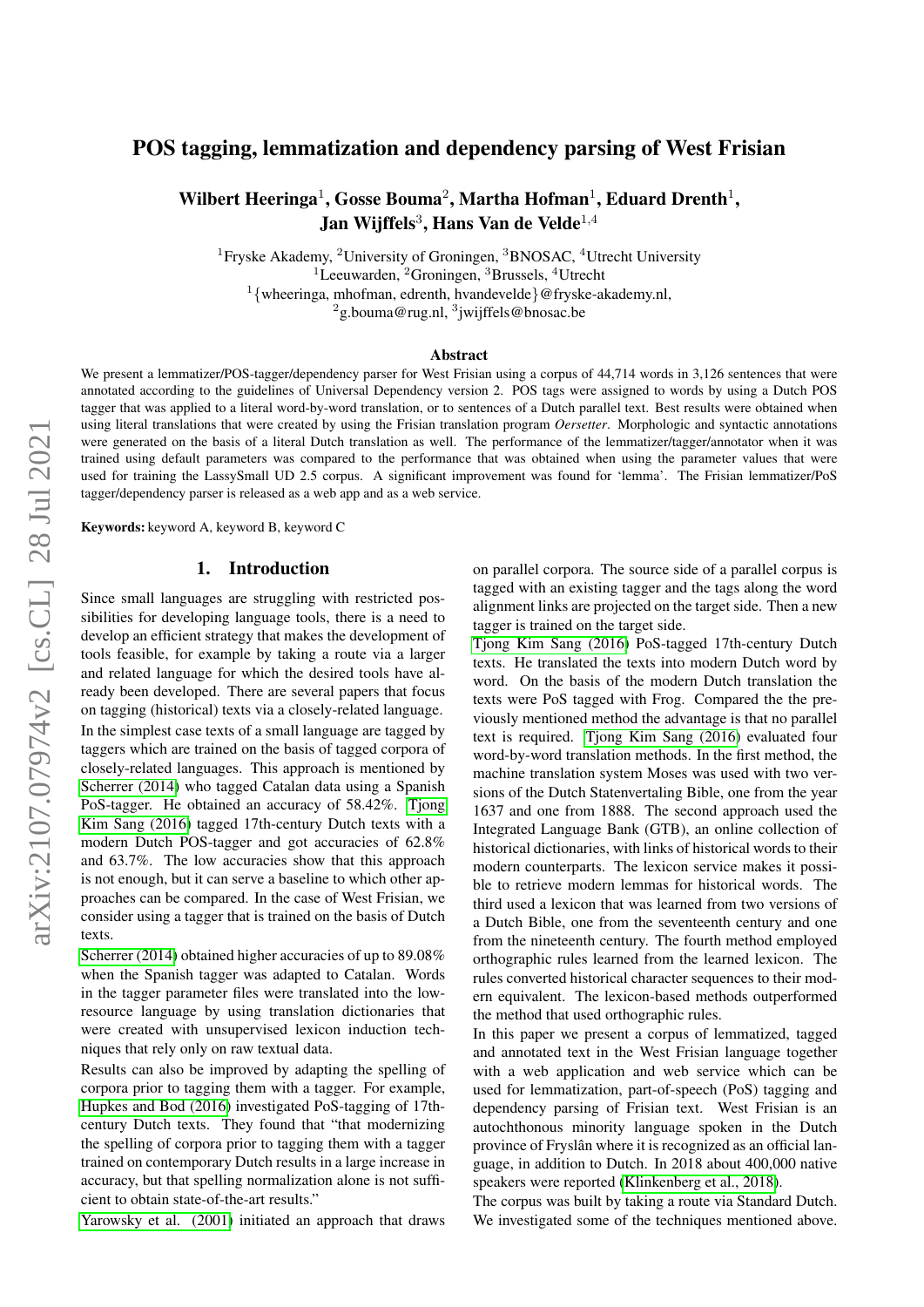In Section [2.](#page-1-0) the building of the corpus is described, and different procedures are compared to each other. In Section [3.](#page-2-0) the training of the lemmatizer/tagger/annotator is described and performance measurements are provided. In Section [4.](#page-3-0) a web app and a web service are presented and some results are shown. Conclusions and future prospects are given in Section [5..](#page-4-0)

# 2. Building the corpus

### <span id="page-1-0"></span>2.1. Source texts

We aimed to develop a Frisian lemmatizer/PoS tagger/dependency parser that can be used for a wide range of texts. Therefore, texts of different genres should be included in the corpus. We considered several (wellknown) corpora that were PoS tagged: the Brown Corpus, the Lancaster-Oslo-Bergen Corpus, the Stockholm-Umeå Corpus, the Balanced Corpus of Contemporary Written Japanese, the NOAH's Corpus of Swiss German Dialects, the STEVIN reference corpus of 500 million words, the SoNaR corpus. In all of these corpora we found news texts. Novels, legal texts/laws and Wikipedia texts were found in three corpora, and scientific texts were found in two corpora. We decided to include texts of the same genres in our newly built corpus.

Texts were selected from the Frisan-Dutch parallel corpus that is used for the online Frisan/Dutch - Dutch/Frisian translation program *Oersetter* 'translator'. The corpus consists of 120 texts that are available both in Frisian and Dutch. The Frisian texts consists of 3,002,327 words, and the Dutch texts consists of 5,057,248 words.

We added texts from the Frisian broadcast station *Omrop Fryslân* as well as the Wikipedia text 'Frysk'. The distributution of the genres in the newly compiled corpus is shown in Table [1.](#page-2-1) Legal texts are not included yet.

## 2.2. Universal dependencies

We decided to annotate the corpus according to the guidelines of Universal Dependencies (UD) version  $2^1$  $2^1$ . UD is a project that aims to develop a cross-linguistically consistent treebank annotation for many languages. "The general philosophy is to provide a universal inventory of categories and guidelines to facilitate consistent annotation of similar constructions across languages, while allowing language-specific extensions when necessary."<sup>[2](#page-1-2)</sup>

### 2.3. Adding lemmas

In the corpus lemmas of the tokens were added manually. When the corpus consisted of about 30.000 tokens, a lemmatizer was trained on the basis of the lemmatized Frisian texts using the function udpipe\_train from the R package udpipe [\(Wijffels, 2020\)](#page-5-5). Using this tagger, newly added corpus texts were lemmatized, and the lemmas were manually corrected. The techniques that are made available in the R package udpipe are described by [Straka et](#page-5-6) [al. \(2016\)](#page-5-6) and Straka and Straková (2017).

## 2.4. Adding PoS tags

For adding PoS tags three procedures were investigated. In the first procedure the Frisian text was tagged with a Dutch PoS-tagger that was trained with the UD Dutch LassySmall treebank. This corpus contains sentences from the Wikipedia section of the Lassy Small Treebank. The Lassy Small Treebank is a manually verified treebank for Dutch. Since not all material in the Lassy Small Treebank could be made freely available, only the material from the Wikipedia (wiki) section was included in the UD Dutch LassySmall treebank [\(Van Noord et al., 2013\)](#page-5-8).

In the second procedure we followed [Tjong Kim Sang](#page-5-1) [\(2016\)](#page-5-1). A Dutch literal word-for-word translation is made from the the Frisian text. This literal translation is tagged by the Dutch PoS tagger that was trained with the Lassysmall UD 2.8 corpus.<sup>[3](#page-1-3)</sup> The tags of the Dutch words are projected on the corresponding Frisian words. In order to obtain a literal translation, we investigated three translation programs:

- Google Translate. Google Translate uses a neural machine translation engine called *Google Neural Machine Translation* (GNMT). With GNMT the quality of the tranlation is improved by applying an example-based machine translation method in which the system "learns from millions of examples" [\(Schus](#page-5-9)[ter et al., 2016\)](#page-5-9). We called the API by using the function  $q$ l<sub>translate</sub> from the R package googleLanguageR [\(Edmondson, 2020\)](#page-5-10). As [Tur](#page-5-11)[ovsky \(2016\)](#page-5-11) wrote, GNMT translates "whole sentences at a time, rather than just piece by piece..." This makes Google Translate less suitable for generating a word-for-word translation. The best way to translate an individual word is submitting the word being enclosed in single quotes.
- The online Frisan/Dutch Dutch/Frisian translation program *Oersetter* 'translator'[4](#page-1-4) . This program is a statistical machine translation (SMT) system. A parallel training corpus has been compiled and been used to automatically learn a phrase-based SMT model[\(Van Gompel et al., 2014\)](#page-5-12). The translation system is built around the open-source SMT software Moses. We used the web service of the *Oersetter*.
- A newer version of the *Oersetter*<sup>[5](#page-1-5)</sup>. . This program is a neural machine translation (NMT) system. More specifically a transformer-based sequence-tosequence model is employed. Marian-NMT is used as the sofware that powers the program. With the new *Oersetter* higher scores on automatic evaluation measures were achieved.[6](#page-1-6) Like Google Translate this

<span id="page-1-1"></span><sup>1</sup> See [https://universaldependencies.org/gu](https://universaldependencies.org/guidelines.html) [idelines.html](https://universaldependencies.org/guidelines.html).

<span id="page-1-2"></span><sup>2</sup> See [https://universaldependencies.org/in](https://universaldependencies.org/introduction.html) [troduction.html](https://universaldependencies.org/introduction.html).

<span id="page-1-3"></span><sup>3</sup>The corpus is found at [https://github.com/Unive](https://github.com/Universal Dependencies/UD_Dutch-LassySmall.) [rsalDependencies/UD](https://github.com/Universal Dependencies/UD_Dutch-LassySmall.) Dutch-LassySmall.

<span id="page-1-5"></span><span id="page-1-4"></span><sup>4</sup>Available at <https://taalweb.frl/oersetter>.

<sup>5</sup>Available at [https://frisian.eu/TEST/oersette](https://frisian.eu/TEST/oersetter/) [r/](https://frisian.eu/TEST/oersetter/).

<span id="page-1-6"></span><sup>6</sup> See experiments 5 and 6 at [https://bitbucket.org/](https://bitbucket.org/fryske-akademy/oersetter2-pipeline/src/master/data/evaluation/README.md) [fryske-akademy/oersetter2-pipeline/src/mas](https://bitbucket.org/fryske-akademy/oersetter2-pipeline/src/master/data/evaluation/README.md) [ter/data/evaluation/README.md](https://bitbucket.org/fryske-akademy/oersetter2-pipeline/src/master/data/evaluation/README.md).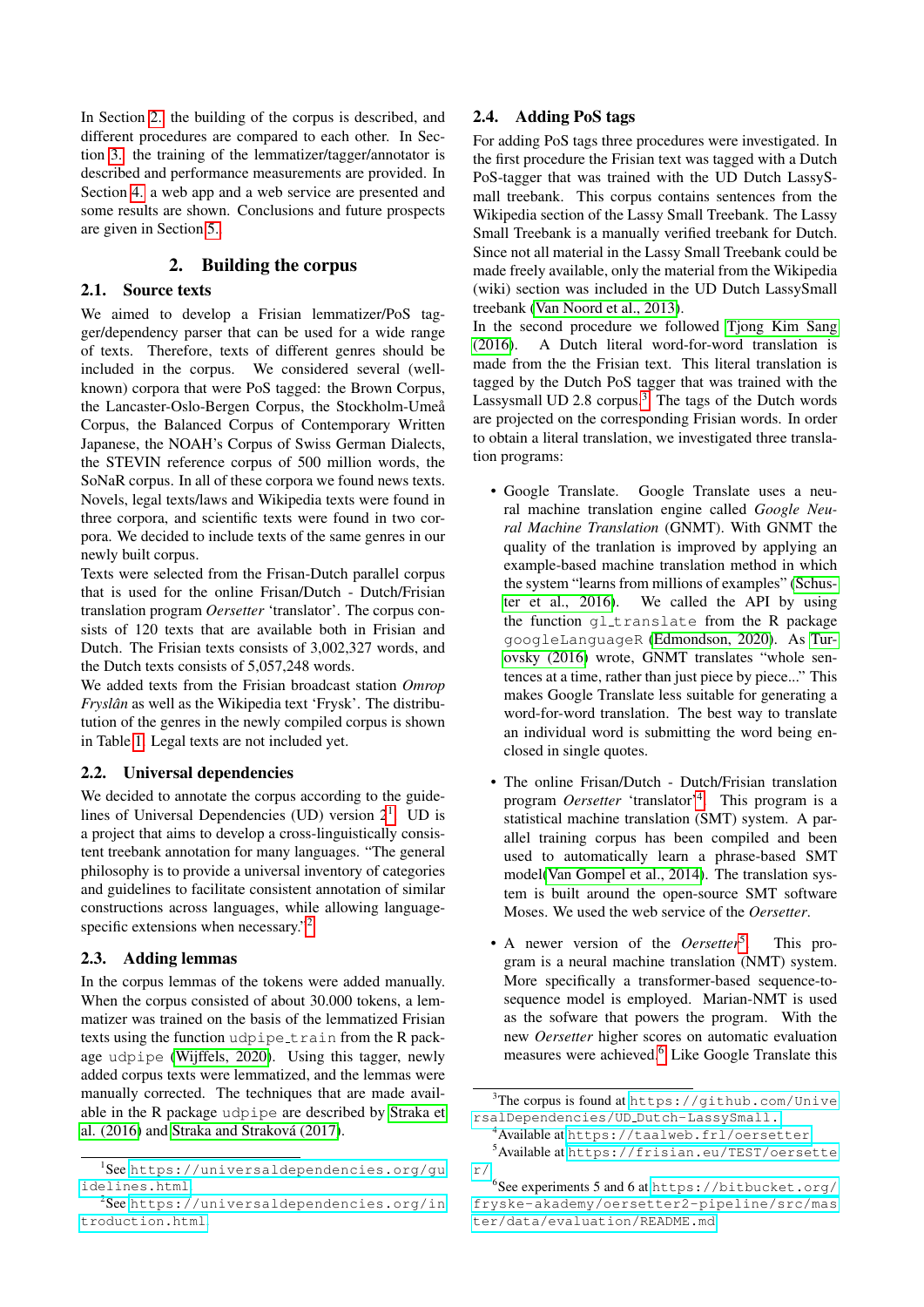| source    | #tokens | %tokens | #words | <i>%</i> words | #sentences | $%$ sentences |
|-----------|---------|---------|--------|----------------|------------|---------------|
| news      | 8737    |         | 7998   |                | 582        | 19            |
| science   | 2293    | 4       | 2069   |                | 107        |               |
| novels    | 17176   | 34      | 142.72 | 32             | 1446       | 46            |
| museum    | 9275    | 18      | 8335   | 19             | 486        | 16            |
| Wikipedia | 13780   | 27      | 12040  | 27             | 505        | 16            |
| total     | 51261   |         | 44714  |                | 3126       |               |

<span id="page-2-1"></span>Table 1: Distribution of genres across the newly compiled corpus.

program is intended to translate word phrases or sentences. In order to get an individual word translated by an individual word, the word to be translated should be put between double quotes. We used the web service of this program[7](#page-2-2)

In the third procedure the approach that was initiated by [Yarowsky et al. \(2001\)](#page-5-3) was used. The Dutch parallel text was tagged with the tagger that was trained with the LassySmall corpus. Then the sentences of the Dutch texts were aligned with the corresponding sentences in the Frisian texts using  $\texttt{fast} \texttt{align}$  (Dyer et al.,  $2013)^8$  $2013)^8$  and the tags of the words in the Dutch sentences were projected on the corresponding Frisian words in the Frisian sentences. We tested the different procedures to the scientific texts, the museum texts, a part of the news texts and a part of the novel texts. The results are shown in Table [2.](#page-2-4) The highest percentage was found when tags were obtained via a literal Dutch translation that was obtained with the (old) Oersetter.

|                           | $\%$ correct |
|---------------------------|--------------|
| <b>Baseline</b>           | 51.5%        |
| Alignment with Dutch text | 74.2%        |
| Google Translate          | 76.0%        |
| Oersetter                 | 89.8%        |
| Oersetter new             | 81.2%        |

<span id="page-2-4"></span>Table 2: Percentages of correct PoS tags per translation procedure.

|                |        |                 | $p$ value    |
|----------------|--------|-----------------|--------------|
| Align. Dutch   | $\geq$ | <b>Baseline</b> | $\leq .0001$ |
| Google Transl. | $\geq$ | Align. Dutch    | <.001        |
| Oersetter new  | $\geq$ | Google Transl.  | < .0001      |
| Oersetter      |        | Oersetter new   | $\leq .0001$ |

<span id="page-2-5"></span>Table 3: Comparison of percentages of correct PoS tags among translation procedures.

Using Fishers exact test the percentages of correct PoS tags among the procedures were compared. The results are presented in Table [3.](#page-2-5) From this table it can be concluded that the Oersetter performs significantly better than any of of the other translation procedures. The lower percentage for the technique where Frisian and Dutch sentences are aligned to each other can be explained by that fact that the aligner was not able to process swaps correctly.

By the time that we built the corpus, we started tagging the corpus via the Dutch text that was aligned to the Frisian text. Later on we tagged the corpus via literal translations that were generated by the Oersetter program. The tags were corrected manually. When the corpus consisted of about 30.000 tokens, we were able to train a Frisian tagger that had a moderate accuracy. We used the function udpipe train from the R package udpipe. Newly added Frisian texts were tagged with this tagger and manually corrected afterwards.

#### 2.5. Adding morphologic and syntactic annotations

Initially, 575 Dutch sentences from Oersetter parallel corpus were morphologically/syntactically annotated with a Dutch UD annotator, and the annotations were projected on the corresponding Frisian sentences. Corrections of the annotations were made where alignments between Dutch and Frisian sentences went wrong. Later, literal Dutch wordby-word translations were generated by the Oersetter and subsequently annotated. Before annotating, the translations were manually corrected. A Dutch annotator was used that was trained on the LassySmall corpus using the function udpipe\_train from the R package udpipe.

Since correction work is involved in both procedures, it doesn't really matter which one is used. But the latter method also works if there is no Dutch translation of the Frisian text available.

### 3. Training and performance

<span id="page-2-0"></span>We randomized the order of the sentences in the lemmatized/tagged/annotated data set and split the sentences in training data (80% of the sentences), validation data (10%) and test data (10%).

A lemmatizer, PoS tagger and dependency parser was trained by using the function udpipe train in the R package udpipe [\(Wijffels, 2020\)](#page-5-5)  $9$  on the basis of the training data. As options for the tokenizer, PoS tagger, lemmatizer and dependency parser the default values were used.[10](#page-2-7)

We present the tagger, lemmatizer and parser performance, measured on the testing portion of the data, evaluated in

<span id="page-2-2"></span><sup>&</sup>lt;sup>7</sup>We used the version that was online on June 3rd, 2021.

<span id="page-2-3"></span><sup>8</sup> See [https://github.com/clab/fast](https://github.com/clab/fast_align) align.

<span id="page-2-6"></span><sup>&</sup>lt;sup>9</sup>See also [https://cran.r-project.org/web/pac](https://cran.r-project.org/web/packages/udpipe/vignettes/udpipe-annotation.html) [kages/udpipe/vignettes/udpipe-annotation.h](https://cran.r-project.org/web/packages/udpipe/vignettes/udpipe-annotation.html) [tml](https://cran.r-project.org/web/packages/udpipe/vignettes/udpipe-annotation.html).

<span id="page-2-7"></span> $10$ See Sections 3.3, 3.4 and 3.5 at [https://ufal.mff.c](https://ufal.mff.cuni.cz/udpipe/1/users-manual) [uni.cz/udpipe/1/users-manual](https://ufal.mff.cuni.cz/udpipe/1/users-manual).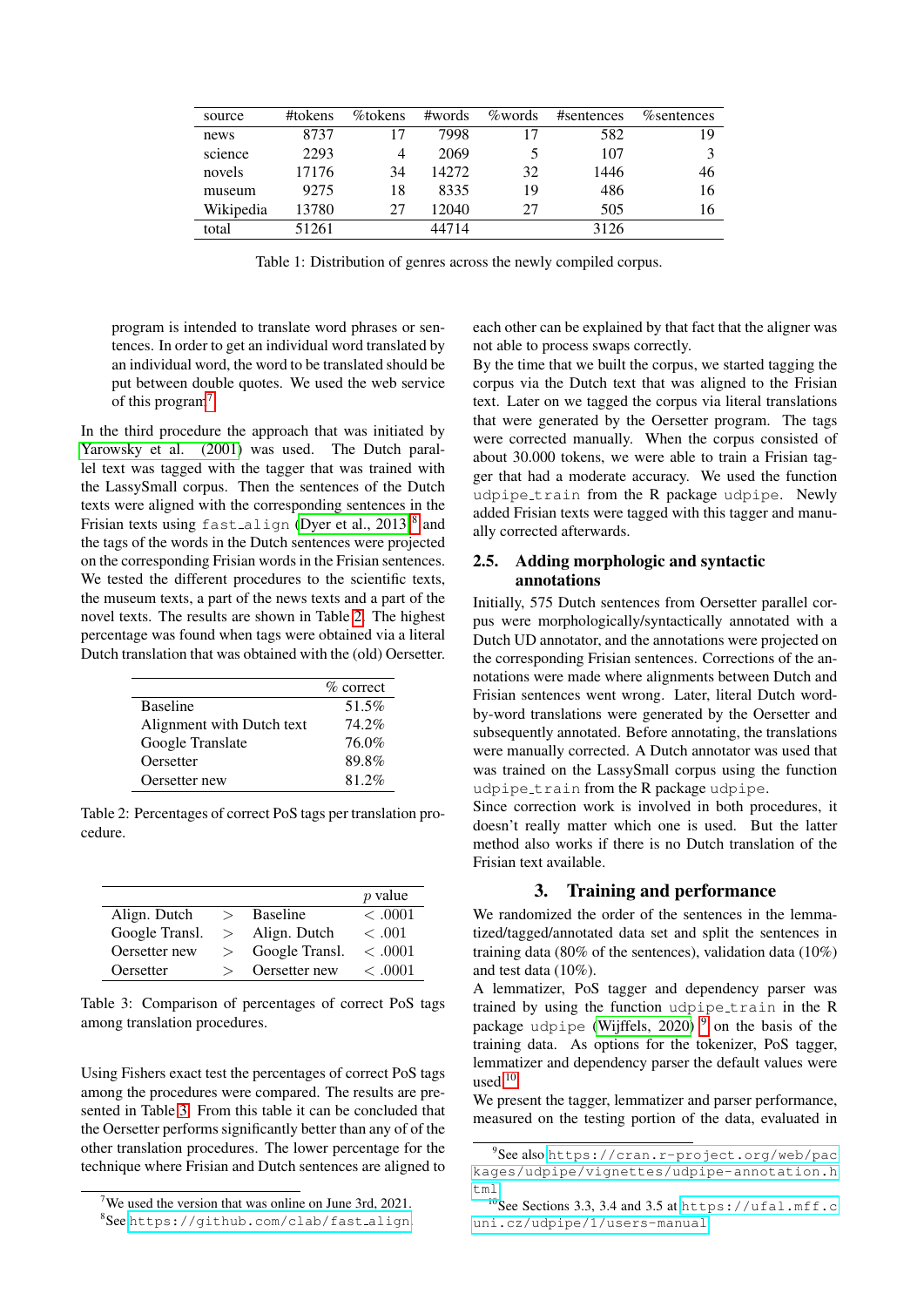three different settings: using raw text only, using gold tokenization only, and using gold tokenization plus gold morphology (UPOS, XPOS, FEATS and Lemma). A k-fold cross-validation was carried out with  $k=10$ . First, the data set was split into  $k$  sets. Then  $k$  times (or folds) a set is selected as test set and another set is selected as validation set. When the sets are numbered from 1 to  $k$  in the *i*th fold set i is selected as test set, and set  $i + 1$  is selected as validation set. If i is k the first set is selected as validation set. The joint remaining  $k-2$  sets are used as training sets. The results are shown in Table [4](#page-3-1) and show the mean and standard deviation across the 10 folds per metric and for each of the three settings.

|               | Raw text |      | Gold tok |      | Gold to $k + mor$ |      |
|---------------|----------|------|----------|------|-------------------|------|
|               | mean     | sd   | mean     | sd   | mean              | sd   |
| f1 words      | 100.0    | 0.01 |          |      |                   |      |
| f1 sents      | 91.4     | 1.88 |          |      |                   |      |
| <b>UPOS</b>   | 94.4     | 0.48 | 94.4     | 0.47 |                   |      |
| <b>XPOS</b>   | 87.8     | 0.56 | 87.8     | 0.56 |                   |      |
| <b>UFeats</b> | 89.6     | 0.43 | 89.6     | 0.42 |                   |      |
| AllTags       | 85.3     | 0.73 | 85.3     | 0.73 |                   |      |
| Lemma         | 94.9     | 0.48 | 94.9     | 0.48 |                   |      |
| UAS           | 72.3     | 1.32 | 72.7     | 1.26 | 78.4              | 1.18 |
| LAS           | 66.3     | 1.35 | 66.6     | 1.32 | 73.9              | 1.36 |

<span id="page-3-1"></span>Table 4: Lemmatizer, tagger and parser performance, measured on the testing portion of the data, evaluated in three different settings. The figures represent percentages. When training the default UDPipe settings were used.

Additionally, a lemmatizer, PoS tagger and dependency parser was trained using the options that were used for training on the basis of the LassySmall UD  $2.5$  corpus.<sup>[11](#page-3-2)</sup> The results are shown in Table [5.](#page-3-3) Compared to the results in Table [4,](#page-3-1) we found a significant improvement for 'lemma'  $(p < 0.0001)^{12}$  $(p < 0.0001)^{12}$  $(p < 0.0001)^{12}$  both for 'Raw text' and 'Gold tok'.

|               | Raw text |      | Gold tok |      | Gold to $k + mor$ |      |
|---------------|----------|------|----------|------|-------------------|------|
|               | mean     | sd   | mean     | sd   | mean              | sd   |
| f1 words      | 100.0    | 0.01 |          |      |                   |      |
| f1 sents      | 89.7     | 2.41 |          |      |                   |      |
| <b>UPOS</b>   | 94.6     | 0.28 | 94.6     | 0.30 |                   |      |
| <b>XPOS</b>   | 88.1     | 0.50 | 88.1     | 0.52 |                   |      |
| <b>UFeats</b> | 89.8     | 0.47 | 89.8     | 0.50 |                   |      |
| AllTags       | 85.5     | 0.43 | 85.5     | 0.45 |                   |      |
| Lemma         | 96.0     | 0.25 | 96.0     | 0.25 |                   |      |
| UAS           | 72.5     | 1.15 | 73.1     | 1.12 | 78.5              | 0.87 |
| LAS           | 66.4     | 1.08 | 67.0     | 1.13 | 73.9              | 1.21 |

<span id="page-3-3"></span>Table 5: Lemmatizer, tagger and parser performance, measured on the testing portion of the data, evaluated in three different settings. The figures represent percentages. The settings for training on the basis of UD 2.5 corpora were used.

UAS (Unlabelled Attachment Score) and LAS (Labelled Attachment Score) are standard metrics to evaluate dependency parsing. UAS is the proportion of tokens whose head has been correctly assigned, and LAS is the proportion of tokens whose head has been correctly assigned with the right dependency label (subject, object, etc).

A lemmatizer, PoS tagger and dependency parser was trained using the LassySmall UD 2.8 corpus with the options that were used for training on the basis of the LassySmall UD 2.5 corpus. The LassySmall UD 2.8 corpus as it is available at GitHub is much larger than the current Frisian corpus and consists of 7341 sentences, 83571 words and 98242 tokens when we put the train, development, and test sections together. The performance results are shown in Table [6.](#page-3-5)

We compared the results with the performance results in Table [5.](#page-3-3) For all metrics we found significant differences  $(p < 0.0001)$ , usually the LassySmall figures are significantly better than the ones for the Frisian corpus. Exceptions are 'f1 word', 'f1 sents' and 'lemma' (both for 'Raw text' and 'Gold tok').

|               | Raw text |      | Gold tok |      | $Gold tok + mor$ |      |
|---------------|----------|------|----------|------|------------------|------|
|               | mean     | sd   | mean     | sd   | mean             | sd   |
| f1 words      | 99.9     | 0.03 |          |      |                  |      |
| f1 sents      | 81.3     | 1.31 |          |      |                  |      |
| <b>UPOS</b>   | 95.6     | 0.30 | 95.9     | 0.30 |                  |      |
| <b>XPOS</b>   | 93.7     | 0.38 | 94.1     | 0.36 |                  |      |
| <b>UFeats</b> | 95.1     | 0.26 | 95.6     | 0.26 |                  |      |
| AllTags       | 93.1     | 0.38 | 93.5     | 0.36 |                  |      |
| Lemma         | 94.2     | 0.25 | 94.4     | 0.25 |                  |      |
| UAS           | 81.3     | 0.74 | 83.4     | 0.71 | 87.1             | 0.59 |
| LAS           | 77.5     | 0.73 | 79.4     | 0.65 | 84.0             | 0.66 |

<span id="page-3-5"></span>Table 6: Lemmatizer, tagger and parser performance using the LassySmall UD 2.8 corpus, measured on the testing portion of the data, evaluated in three different settings. The figures represent percentages. The settings for training on the basis of UD 2.5 corpora were used.

## 4. Tools and results

<span id="page-3-0"></span>The Frisian lemmatizer/PoS tagger/dependency parser is released as a web app for human end users $^{13}$  $^{13}$  $^{13}$ , as well as a web service for software to interact with $14$ . The source code is available at Bitbucket.<sup>[15](#page-3-8)</sup> The user can choose from different output formats: a tab-separated file, an Excel file or a file in CoNLL-U format.

The online app has also a tab called 'graphs'. The graphs provided in this tab visualize the frequencies of POS tags in the submitted text, the most frequently occurring tokens per PoS tag, frequencies of keyword word sequences, co-occurrence networks and word clouds. The graphs are made by using several R packages.<sup>[16](#page-3-9)</sup> An example is shown in Figure [1.](#page-4-1) The graph is obtained on the basis of the Wikipedia text 'Ingelsk' (English)<sup>[17](#page-3-10)</sup> and shows the frequencies of the PoS tags in the text. On the basis of the same text Figure [2](#page-4-2) was made. This figure visualizes frequencies

<span id="page-3-2"></span><sup>11</sup>For the settings see [https://github.com/bnosac/](https://github.com/bnosac/udpipe/tree/ master/inst/models-ud-2.5 or https://lindat.mff.cuni.cz/repository/xmlui/handle/11234/1-3131) [udpipe/tree/master/inst/models-ud-2.5orhtt](https://github.com/bnosac/udpipe/tree/ master/inst/models-ud-2.5 or https://lindat.mff.cuni.cz/repository/xmlui/handle/11234/1-3131) [ps://lindat.mff.cuni.cz/repository/xmlui/ha](https://github.com/bnosac/udpipe/tree/ master/inst/models-ud-2.5 or https://lindat.mff.cuni.cz/repository/xmlui/handle/11234/1-3131) [ndle/11234/1-3131](https://github.com/bnosac/udpipe/tree/ master/inst/models-ud-2.5 or https://lindat.mff.cuni.cz/repository/xmlui/handle/11234/1-3131) where the parameters can be found in 'udpipe-ud-2.5-191206-reproducible training.zip'.

<span id="page-3-4"></span> $12$ Rand Wilcox's function medmcp from the Rallfun-v38 package was used. This function compares medians using a percentile bootstrap method. This function is very robust, even for small samples with a non-normal distribution [\(Wilcox, in press\)](#page-5-14).

<span id="page-3-6"></span><sup>13</sup>See <https://frisian.eu/udpipeapp/>.

<span id="page-3-8"></span><span id="page-3-7"></span><sup>14</sup>See <https://frisian.eu/udpipeservice/>.

<sup>15</sup>Online at [https://bitbucket.org/fryske-akade](https://bitbucket.org/fryske-akademy/udpipe/src/master/) [my/udpipe/src/master/](https://bitbucket.org/fryske-akademy/udpipe/src/master/).

<span id="page-3-9"></span> $16$ The following packages are used: lattice, udpipe, textrank, igraph, ggraph, ggplot2, ggwordcloud.

<span id="page-3-10"></span><sup>&</sup>lt;sup>17</sup>The text was retrieved on June 3rd, 2021.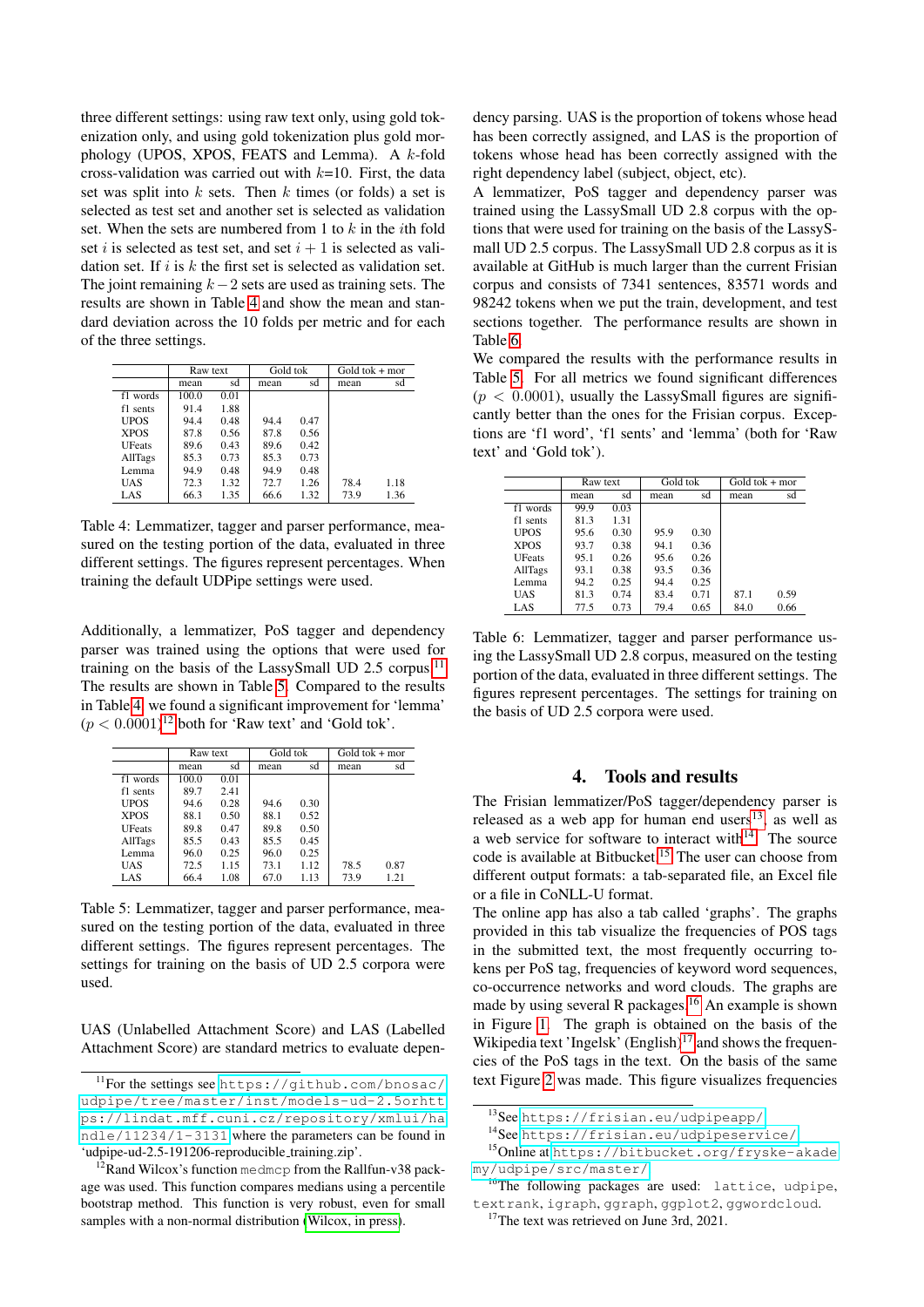of co-occurrences of prepositions within a sentence. The co-occurrence of the prepositions *fan* 'of' and *yn* within a sentence is found to be most frequent.



**UPOS (Universal Parts of Speech)** frequency of occurrence

<span id="page-4-1"></span>Figure 1: Frequencies of PoS tags in the Wikipedia text 'Ingelsk'.



<span id="page-4-2"></span>Figure 2: Co-occurrences of prepositions within Frisian sentences in the Wikipedia text 'Ingelsk'.

### 5. Conclusions and future prospects

<span id="page-4-0"></span>In this paper we described how we built a West Frisian corpus as training material for a UD lemmatizer, PoS tagger and dependency parser. Much time is saved by not building the corpus from scratch, but rather by taking a route via a larger and related language, in this case Standard Dutch. A Dutch tagger/annotator is applied to a (literal) Dutch translation of the Frisian text. As for obtaining PoS tags, we investigated several alternatives such as aligning the Frisian text to a Dutch parallel text, or translating the Frisian text into Dutch by using Google Translate. However, the better PoS tags were obtained on the basis of a literal Dutch translation that was created by using the Frisian/Dutch - Dutch/Frisian translation program *Oersetter*. Manual correction of the PoS tags is still necessary.

Morphological and syntactical annotations are also preferably generated on the basis of an *Oersetter* translation, but the translations need to be carefully checked and corrected before submitting them to a Dutch annotator.

The current corpus consists of 44,714 words. When training a lemmatizer/PoS tagger/dependency parser on the basis of this corpus, reasonable accuracies were obtained.

The performance of the lemmatizer/tagger/annotator when it was trained using default parameters was compared to the performance that was obtained when using the parameter values that were used for training the LassySmall UD 2.5 corpus. A significant improvement was found for 'lemma'. Once the corpus is complete, the parameters will be tuned to achieve optimum performance.

We compared the performance obtained on the basis of the latter parameters with the performance of a lemmatizer/tagger/annotator that was trained on the basis of the LassySmall UD 2.8 corpus using the same parameters. The LassySmall UD 2.8 corpus is much larger than the current Frisian corpus and the performance when using this corpus was significantly better for most metrics compared to the Frisian corpus. Therefore, we aim to extend the Frisian corpus up to 100,000 words. Not only texts of the genres that are currently in the corpus will be added, but also legal texts, minutes and texts from manuals. We noticed that many mistakes are made when processing text that contains hollandisms and non-standard Frisian variants. This will also be taken into account when extending the corpus.

The tools that we developed will be of great help for studying the Frisian language on the basis of (large) corpora. One can think of named entity resolution, coreference resolution, sentiment analysis, question answering, textometry, authorship discrimination, language detection, and measuring the influence of Dutch on Frisian.

In addition to the output formats currently provided, the XML/TEI format will be added. This will make the output also searchable for search engines like BlackLab [\(De Does](#page-5-15) [et al., 2017\)](#page-5-15) which is used in the publicly available search system of Frisian corpora.<sup>[18](#page-4-3)</sup>

### 6. Acknowledgements

This research was made possible by a CLARIAH-Plus project financed by the Dutch Research Council (Grant 184.034.023).

<span id="page-4-3"></span><sup>18</sup>See <https://frisian.eu/frisian-corpora>, where currently mainly Middle Frisian and minimally annotated modern Frisian texts can be searched.